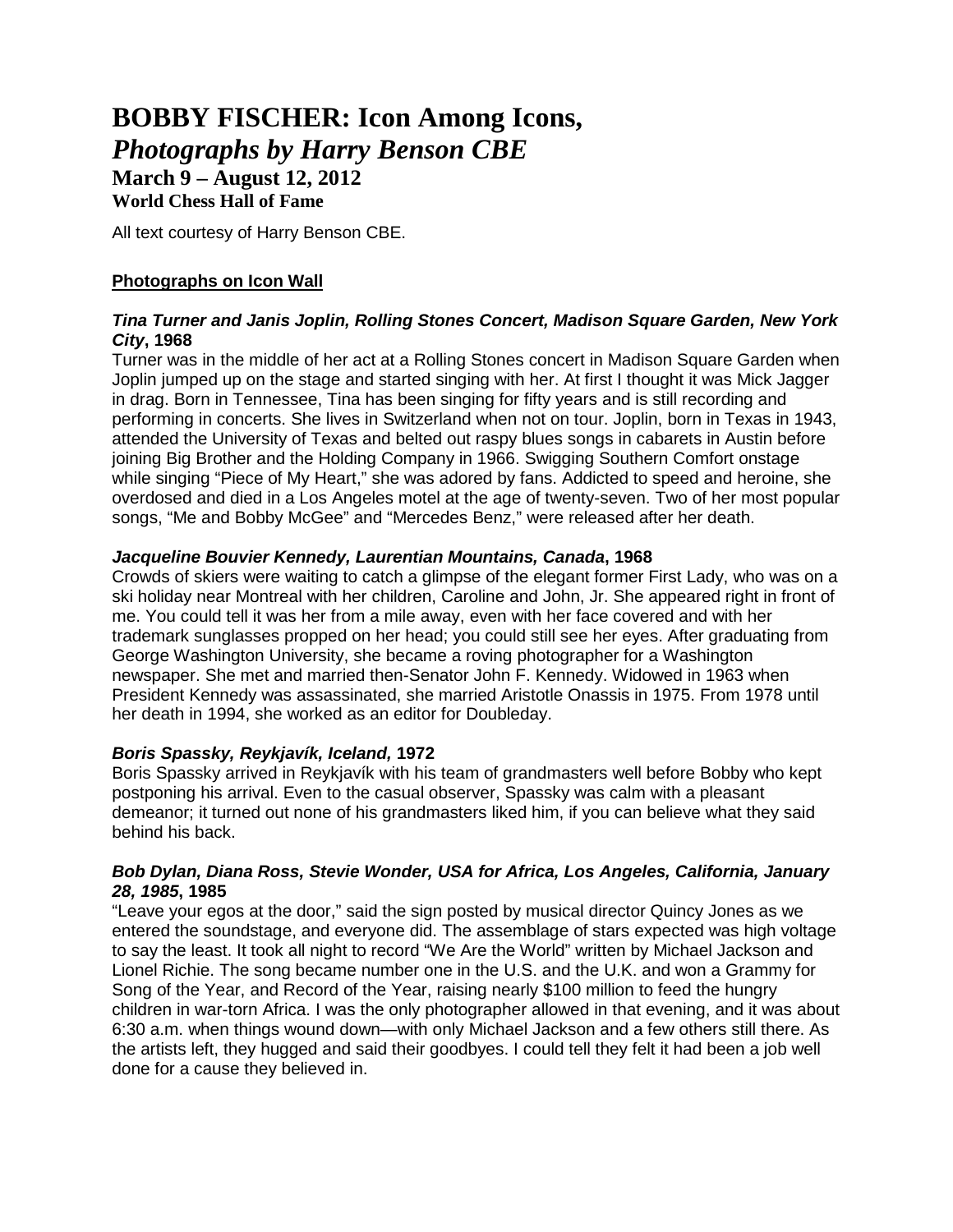#### *Martin Luther King's Funeral, Atlanta,* **1968**

After his assassination, Martin Luther King, Jr.'s body was laid in state in Atlanta. Inside the Ebenezer Baptist Church, the heat was stifling as people cried and mourners passed by the open casket.

## *Jack Nicholson, Billings, Montana,* **1975**

Jack was starring in the film *The Missouri Breaks* opposite Marlon Brando and they could not have been more opposite. Jack was happy and easy going, but Brando would not come out of his trailer and was holding up production. The director Arthur Penn gave up and decided to let Brando do whatever he wanted. With all the delays in filming, Jack and the rest of the cast had time on their hands, and we had fun while I was there.

#### *Greta Garbo, Antigua,* **1976**

My family and I were on holiday in Antigua and were out on a catamaran when the legendary Greta Garbo emerged from the water, took off her bathing suit on the beach, put on her robe, and walked to her cabin. She didn't know I was there, but I didn't interrupt her holiday by chasing her up the sand or anything like that. As Garbo left the beach, it was clear she had lost none of that style that had made her a legend. As a child I had heard about the beautiful Garbo from my parents and there she was in front of me. How could I not take a photograph? In other words, I was being what some would call a paparazzo.

#### *Mia Farrow and Frank Sinatra, Truman Capote's Black and White Ball, Plaza Hotel, New York City***, 1966**

Truman Capote's Black and White Ball at the Plaza Hotel was ostensibly in honor of the detectives who broke the case of the terrible random murders in Kansas that Capote documented in his nonfiction novel *In Cold Blood*. A rather odd way to celebrate, yet everyone who was anyone attended. It was the hardest ticket in the history of parties. You were not allowed in without a mask. Sinatra, with his tough-guy image must have felt rather silly coming up the stairs as a cat with actress/wife Mia Farrow as a butterfly.

#### *The Beatles, Paris, France***, 1964** *John Lennon, Paris, France,* **1964** *Paul McCartney, New York City,* **1964**

In early January 1964, I'd been given an assignment to go to Africa, and I'd had all the necessary inoculations and was all packed, ready to go. The night before I was to leave, the phone rang late in the evening and the night editor said I was to go to Paris the next day to photograph a new group called the Beatles. I told him I was leaving for Africa on a major news story and didn't want to photograph a relatively unknown pop group. I hung up and thought that was that. A few minutes later the phone went again, and the night editor said, "The editor says you are going to Paris." Unbeknownst to me at the time, that was my lucky day.

Arriving in Paris the next afternoon, I immediately drove to an auditorium outside Paris where the Beatles were to perform the night before their opening at the Olympia. I walked in as they started to sing "All My Loving." When I heard their music, I knew the editor had made the right decision.

The Pillow Fight: It was 3:00 a.m. after a concert at the Olympia in Paris in January 1964. They had so much pent up energy after a performance, and they really couldn't go out because they would be mobbed. So we were sitting around talking and drinking. Their manager, Brian Epstein, burst into their suite at the Hotel George V to tell them "I Want to Hold Your Hand" was number one on the American charts which meant they were going to go to America to be on *The Ed Sullivan Show*. That also meant I was going to America with them, and I was pleased.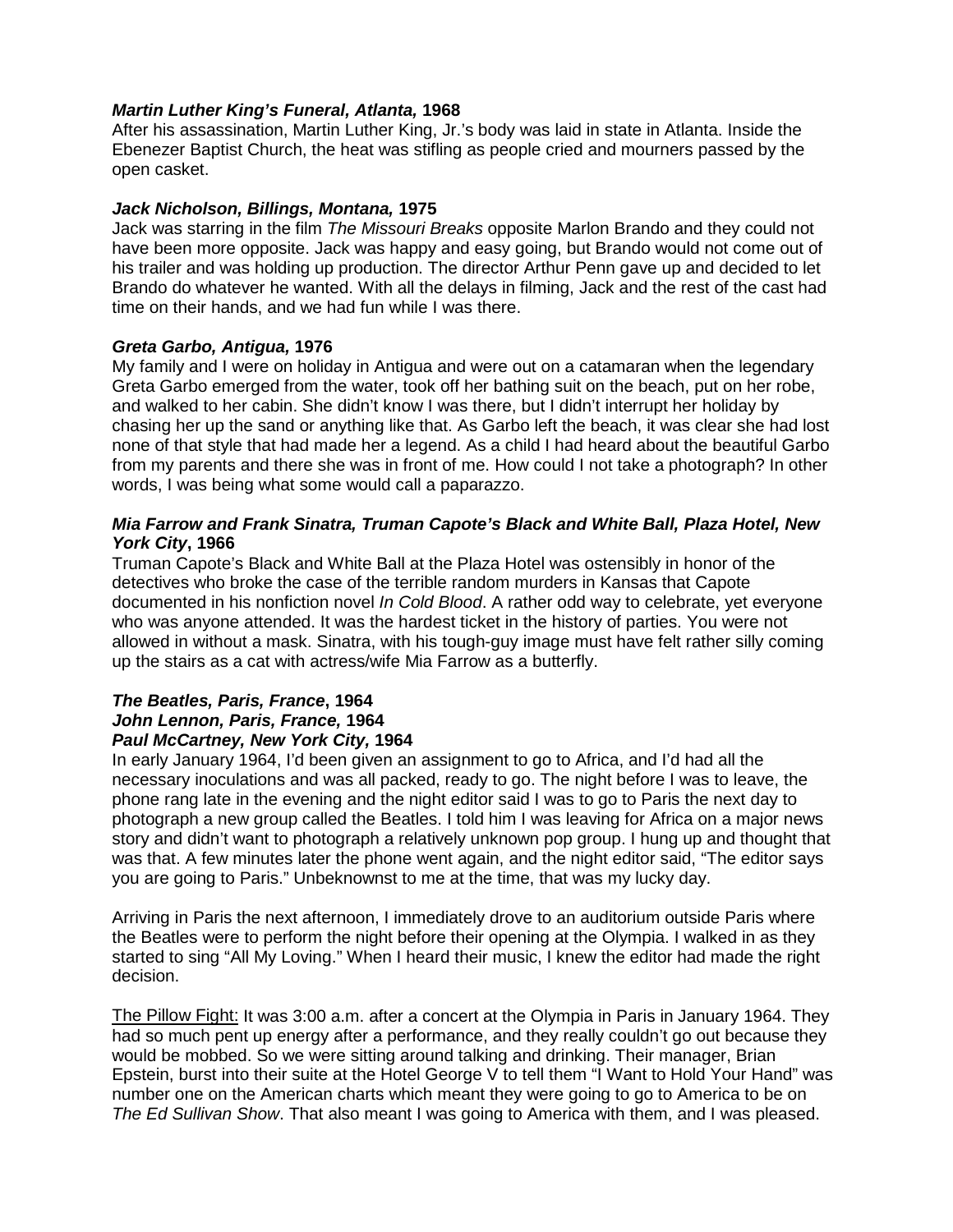America had always fascinated me. Ever since I was a boy in Glasgow watching James Cagney gangster movies, I knew that was where I wanted to be. They were excited about having a number one hit in America. I had heard the Beatles talking about a pillow fight they had a few nights before so I suggested it. I thought it would make a good photo to celebrate. At first they said okay, but then John said, no, it would make them look silly. Then John slipped up behind Paul and hit him over the head with a pillow, spilling his drink, and that started it.

#### *James Brown, Augusta, Georgia,* **1979**

In Augusta to photograph James Brown, these pictures were taken when he suggested we go for a ride. He told me he would show me "his town." So we jumped into an old car and drove around. He would stop the car when he saw someone sitting in their yard, run up, do the split, yell out, "I feel good," and jump back in the car and drive off. It was all so spontaneous and hilarious, and it took the onlookers by such surprise. Brown was a fun-loving character and a good sport.

#### *Pete Townshend and Roger Daltrey, The Who Concert, Vancouver, British Columbia,*  **1980**

People had warned me that Pete Townshend might be difficult, and had a history of being impossible with the press. On the contrary, I found him to be very cooperative to the point of giving orders to everyone around him that I was to have complete access and could even go on stage during a performance.

## *Elizabeth Taylor, Bel Air, California,* **1992**

When my sixtieth birthday photo of Elizabeth Taylor appeared on the cover of *LIFE* magazine, the telephone started ringing. Friends were curious to know if I had retouched the photograph. The answer is no. That's how she actually looked. I first photographed her in 1961 on the set of *Cleopatra* at Pinewood studios, London. I slipped onto the set at 4 a.m. and hid in a palm tree for hours, waiting for her to appear. How could they have thought of making a Roman epic in London in February? She caught pneumonia and they finally moved the production to Rome.

#### *Valentino, New York City,* **1984**

Valentino was leaving the Pierre Hotel after rehearsals for his fashion show. I was pleased when Valentino chose this photograph to be the invitation for his gala retirement extravaganza.

## *Princess Diana, Glasgow, Scotland,* **1992**

Not only did the world love Princess Diana, British Fleet Street photographers loved her even more. She would often call her favorites and tell them where she would be that day. One cold night she stood in Covent Garden until a photographer, who had been camped out all night waiting for her to arrive, fixed a jammed camera and got his picture.

When she was in Scotland, a photographer told me not to bother taking a picture until she approached the little girl standing in front of the barrier. He told me, "I know what she will do. She will bend down and say hello to the little girl and that will be your picture." And he was right.

#### *President John F. Kennedy, Paris, France***, 1961**

The President and First Lady took Paris by storm on an official visit to French President Charles de Gaulle. All day I ran around trying to get a photograph in which I could see President Kennedy's face. The chance came on the Champs Elysées during a ceremony at the Arc de Triomphe. As it began to rain, Kennedy pushed an umbrella away as I tried to climb up a slanted ledge. I kept sliding off and Kennedy kept looking at me until I got the photograph. Born in Massachusetts in 1917, the second of nine children of Ambassador Joseph P. and Rose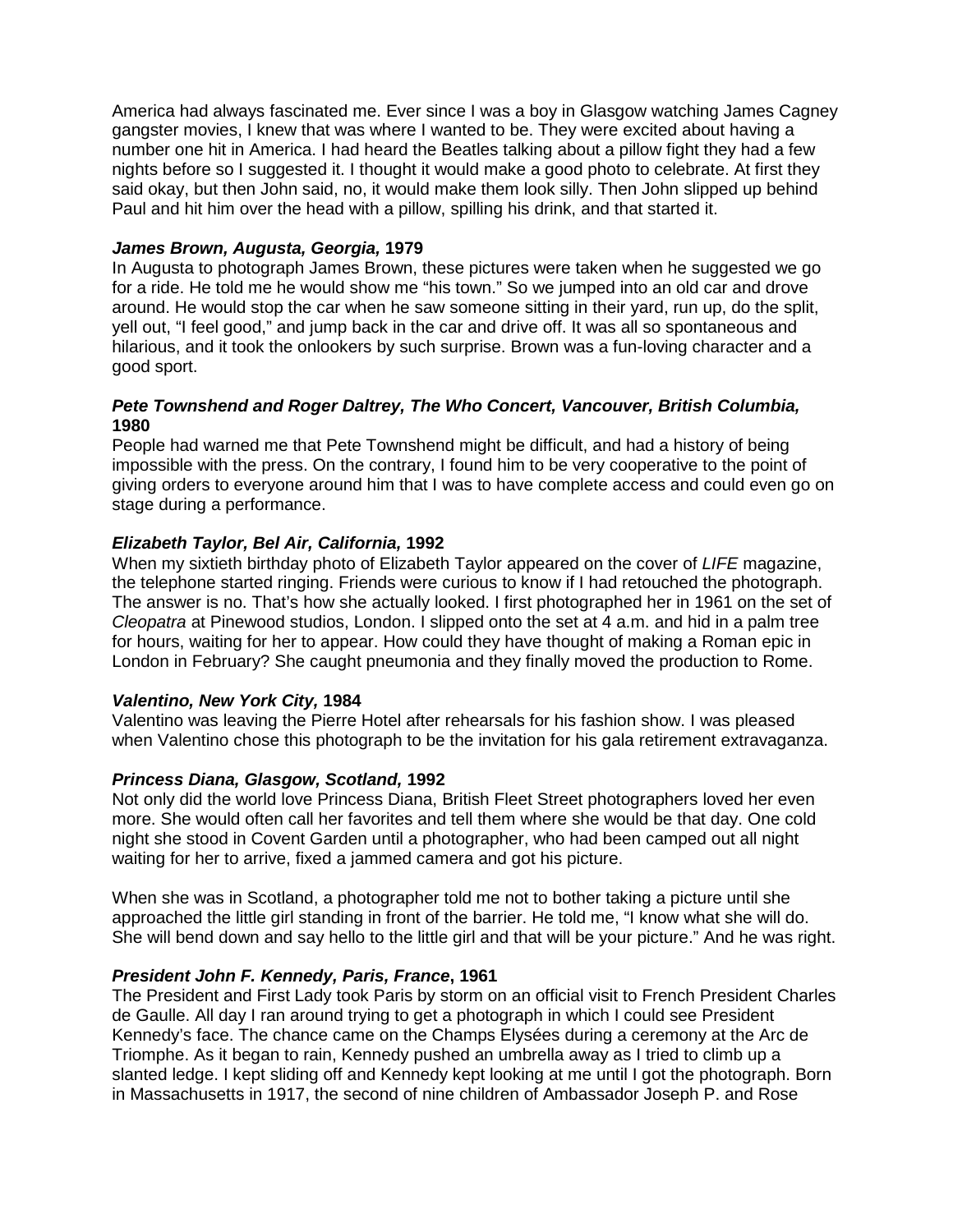Kennedy promised a "new frontier" in politics before being assassinated in 1963 by Lee Harvey Oswald.

#### *Nixon and Sammy Davis, Jr., Republican Convention, Miami, Florida,* **1972**

The 37<sup>th</sup> President (1969-1974), Richard M. Nixon, was the president with whom I spent the most time. I accompanied him on the campaign trail, starting at a fund-raiser at the Waldorf Astoria Hotel in New York in 1967, until his resignation in 1974, and after, and from the White House to his trips to the Middle East and Russia. Surprisingly, I found him to be the most "presidential" of all presidents I have been fortunate enough to photograph.

#### *Jerry Garcia, San Francisco,* **1992**

Backstage waiting to go on for a concert, Garcia told me the Grateful Dead had the greatest fans in the world, which was probably true.

#### *Judy Garland, Copenhagen, Denmark,* **1965**

I flew to Copenhagen from London to photograph the legendary singer who had just married her tour promoter, Mark Herron. Herron is lighting her cigarette in the photo. I asked what her favorite song was and of course she answered, "Over the Rainbow," and she unexpectedly proceeded to sing about ten songs for me. She was to paraphrase what Frank Sinatra once said, "the greatest entertainer in the world."

#### *Dolly Parton, Nashville, Tennessee,* **1976**

Dolly Parton makes everyone feel right at home with a down-home welcome when she meets you. She was getting ready for me to photograph her. I walked over to ask when she would be ready and saw her standing near a window, putting on the finishing touches of her make-up. I said, "Dolly, don't move, just keep doing what you are doing," and she obliged. It was a completely natural picture, no lights were set up, yet it was the one I liked best from that day.

## *Andy Warhol, The Factory, New York City,* **1977**

Lunch at "The Factory," pop artist Andy Warhol's studio, was as infamous as the artist himself. Friends, including fellow artists Jamie Wyeth and Larry Rivers, and various celebrities such as Mick Jagger's former wife, Bianca, would be there every day. Born in 1928, Warhol attracted many to his entourage as he became more famous than his *32 Campbell's Soup Cans* (1961- 62), his silk screens of celebrities, and his underground films. Never without his Polaroid camera, Warhol chronicled his life and times for his magazine *Interview* and survived an assassination attempt in 1968. Since his death in 1987, the Andy Warhol Museum in Pittsburgh is home to many of his works of art.

#### *President and Mrs. Ronald Reagan, the White House,* **1985**

The photographs of the Reagans dancing, which was used for the cover of *Vanity Fair* in June 1985, was taken in the map room of the White House. When the White House press people put me in the room and left, I turned it into a studio. I rolled out white seamless paper, put on a tape of Frank Sinatra singing "Nancy with the Laughing Face," and waited. When the President and Mrs. Reagan stopped by, on their way to a state dinner, I could see the faces of the press officers fall. I hadn't told them what I was going to do. What are they going to say at this point? They can't run up to the President and say they didn't know this was happening. They would look stupid. Anyway, Nancy loved and started dancing with the President. As they were leaving, I asked for a Hollywood ending—a close-up of the couple kissing. I got the pictures and they were off to their dinner. All in five minutes.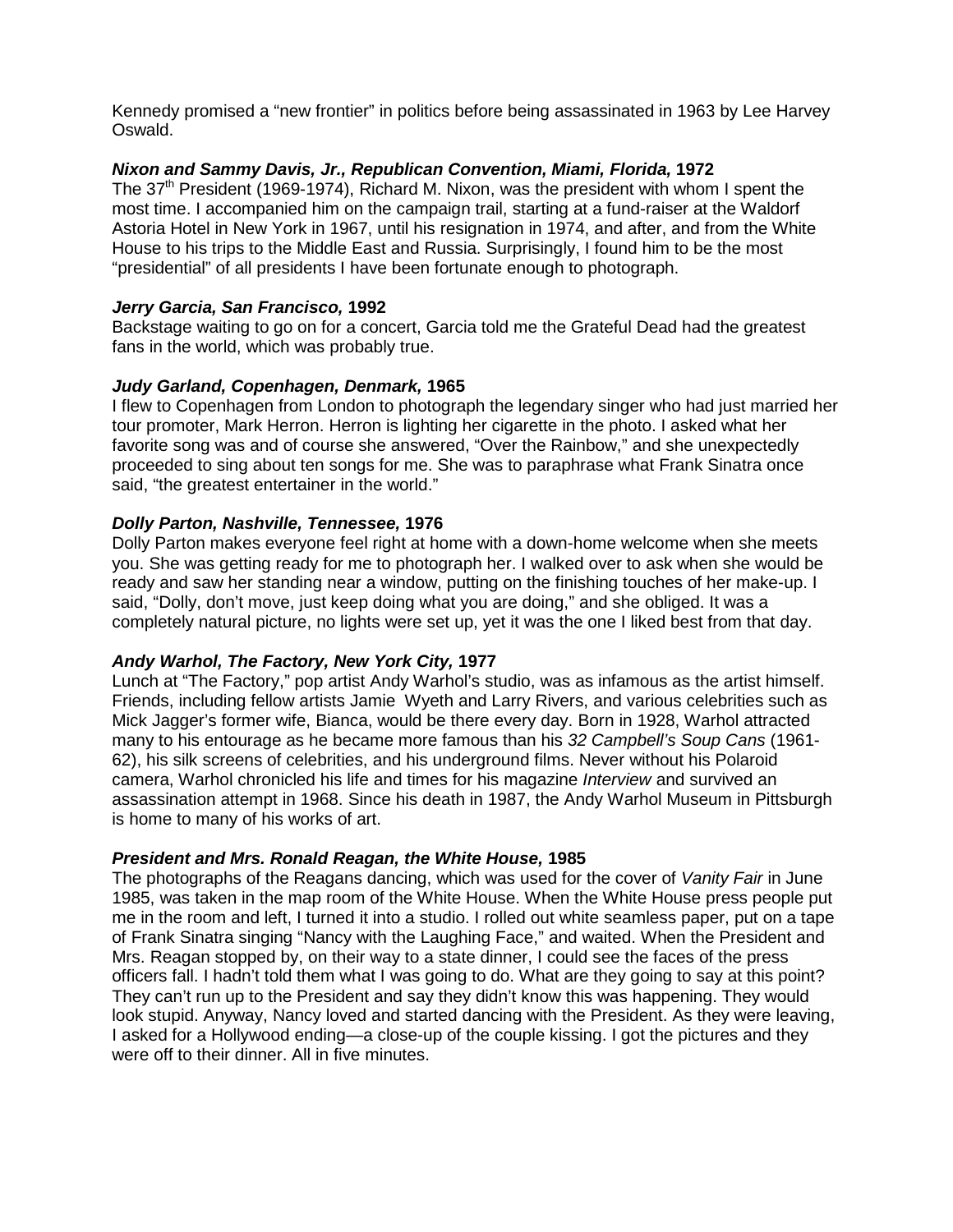# *Barbra Streisand, Central Park Concert, New York City***, 1967**

Fans flocked to "A Happening in Central Park," one of the first free pop concerts in New York's Sheep Meadow. They were mesmerized. Barbra Streisand lived up to her legendary reputation as being difficult; she looked at the photographers and shouted at us to "get away" as she headed for her trailer after the concert, which was filmed for television. The Academy Awardwinning actress and singer, born in Brooklyn in 1942 and now married to actor James Brolin, continues to produce, direct, appear in films, and make occasional concert appearances.

# *The Clintons Kiss, Little Rock, Arkansas,* **1992**

Governor Clinton had announced his candidacy for the presidency and this was a quiet moment before the hectic campaign began. When he heard me first speak, he asked if I was from Scotland and I replied, "Glasgow." He said, "I have been to Kirkudbright" actually pronouncing it correctly—*Kir-Koo-Bree*. When I complimented his pronunciation, he told me he had been there when he was a student at Oxford and hoped to return someday. I took the first cover photograph of him during the race—for *New York* magazine. He reminds me of that whenever we meet.

# *Ali Training, Lewiston, Maine,* **1965**

Muhammad Ali was in top form before the second fight with Sonny Liston. I like this photograph because it captures Ali's famous statement that he could "float like a butterfly and sting like a bee"—which he did.

## *Halston, New York City,* **1978**

Halston was relaxed in his own environment—his design studio and showroom in the Olympic Towers on Fifth Avenue. Laughing with Liza Minnelli, Halston knew his image was of a glamorous fashion designer and he loved it. He had become the American designer who rivaled the European couturiers in elegance, style, and design. Halston first made his name with the pillbox hat Jacqueline Kennedy wore to her husband's inauguration.

# **Photographs in Hallway**

## *Dennis Hopper and Peter Fonda, New York City,* **1969**

The pair had written, produced, directed, and starred in the film *Easy Rider*, which was to become the definitive motion picture of the hippie, antiwar generation. I photographed them for *Vogue*, and I got the idea they had not expected all the hullabaloo that erupted after the film was released. They turned up in full regalia; they were covered with bells, trinkets, and suede pouches, and very laid back.

## *Mick Jagger and the Rolling Stones, Madison Square Garden, New York City,* **1968**

The Rolling Stones concert at Madison Square Garden was so different from what concerts are like today. It was just the band on stage, no pyrotechnics, no huge projection screens, but the crowd was as wildly enthusiastic as ever.

## *Michael Jackson, Neverland near Santa Barbara, California,* **1993**

Although I had photographed Michael Jackson before, this was the first time I had visited Neverland. I spent the day photographing Michael inside his home, in his very own amusement park, with his beloved animals, and with the children of his employees. I, along with the rest of the world, was shocked and saddened to learn of his sudden death.